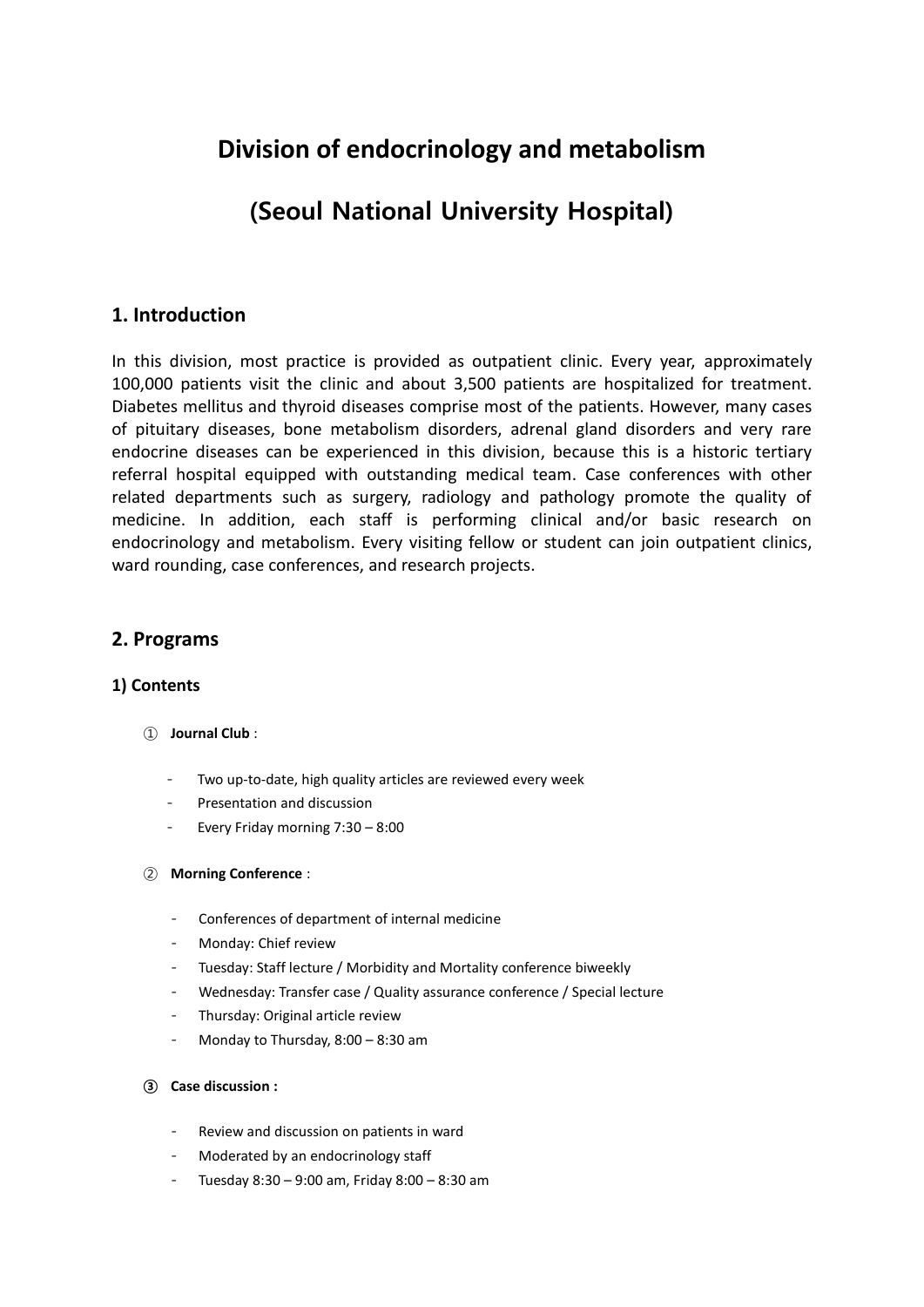#### ④ **Neuroendocrine meeting**

- Discussion on pituitary patients
- Moderated by an endocrinology staff
- Monday, Thursday  $10:30 11:30$  am

#### ⑤ **Outpatient Clinic :**

- Diabetes Mellitus, Obesity, Thyroid Diseases, Thyroid Cancers, Osteoporosis, Pituitary and Adrenal Gland Diseases, Parathyroid Diseases
- Monday to Friday, 9:00 am  $12:00$  MD and 01:30 pm  $5:00$  pm
- Mostly outpatient clinic observation
- Various interesting and challenging cases in endocrinology and metabolism

#### ⑥ **Ward Rounding** :

- Type 1 diabetes, Type 2 diabetes, Gestational diabetes, Hypoglycemia, Thyroid Disease, Thyroid Cancer, Osteoporosis, Cushing's syndrome, Primary Aldosteronism, Pheochromocytoma, Hyperparathyroidism, Hypoparathyroidism
- Consultations from other departments with endocrine diseases
- Inpatient-based endocrine examinations: Dexamethasone suppression test (overnight 1mg, low dose, and high dose), Inferior petrosal sinus sampling, Rapid ACTH stimulation test, Saline infusion test, Adrenal vein sampling, Water deprivation test
- Monday to Friday, 9:00 am  $12:00$  MD and 01:30 pm  $5:00$  pm
- Mostly rounding and inpatient interview

#### ⑦ **Professor lecture**

- Lectures of endocrinology and metabolism by faculties of the division
- Schedule depends on the lecturer in charge.

#### ⑧ **Endocrine laboratory unit :**

- Observation of endocrine examinations: Insulin tolerance test, Thyroid sonogram, Intima-media thickness measurement, Pulse wave velocity measurement, Quantitative sensory test, Glucagon stimulation test, Oral glucose tolerance test
- Wednesday 9am, Monthly

#### ⑨ **Endocrine Case Conference** :

- Interesting endocrine cases
- Presentation and discussion
- Biweekly, Monday, 5:00 pm  $-$  6:00 pm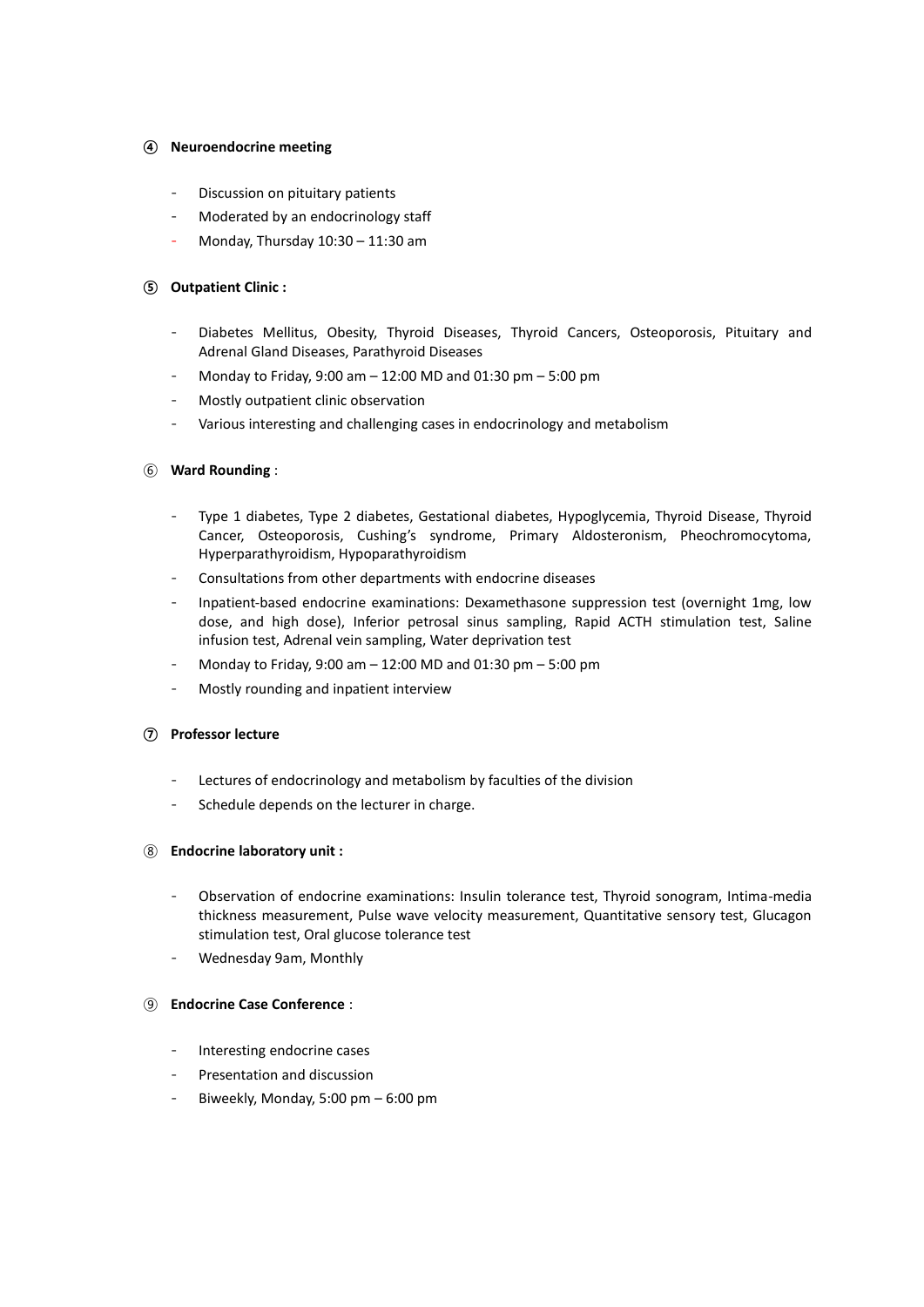#### ⑩ **Thyroid conference**

- Joint conference with departments of surgery, otorhinolaryngology, radiology, nuclear medicine and pathology
- Biweekly, Monday, 5:00 pm  $-$  6:00 pm

#### ⑪ **Neuroendocrine Conference** :

- Joint conference with department of neurosurgery
- Biweekly, Tuesday, 5:30 pm 6:00 pm

#### ⑫ **Adrenal Gland Conference** :

- Joint conference with department of general surgery
- Bimonthly, Wednesday,  $4:30$  pm  $5:30$  pm

#### ⑬ **Research Meeting** :

- Presentation and discussion on on-going basic and clinical research at our division
- Wednesday,  $6:00 \text{ pm} 7:00 \text{ pm}$

#### ⑭ **Parathyroid Gland Conference** :

- Joint conference with department of general surgery
- Bimonthly, Thursday, 4:00 pm 5:00 pm

#### ⑮ **Medical Grand Round** :

- Update on advances in medical care and recent scientific achievement in department of internal medicine
- Thursday, 5:00 pm  $-$  6:00 pm

## **2) Curriculum**

### ① **Short-term visiting fellowship program**

- 1) Duration : 4 weeks program courses
- 2) Curriculum :
	- 2-1) Outpatient clinic
		- Diabetes and Obesity: Tue, Wed
		- Thyroid: Mon, Thu
		- Bone and general endocrinology: Fri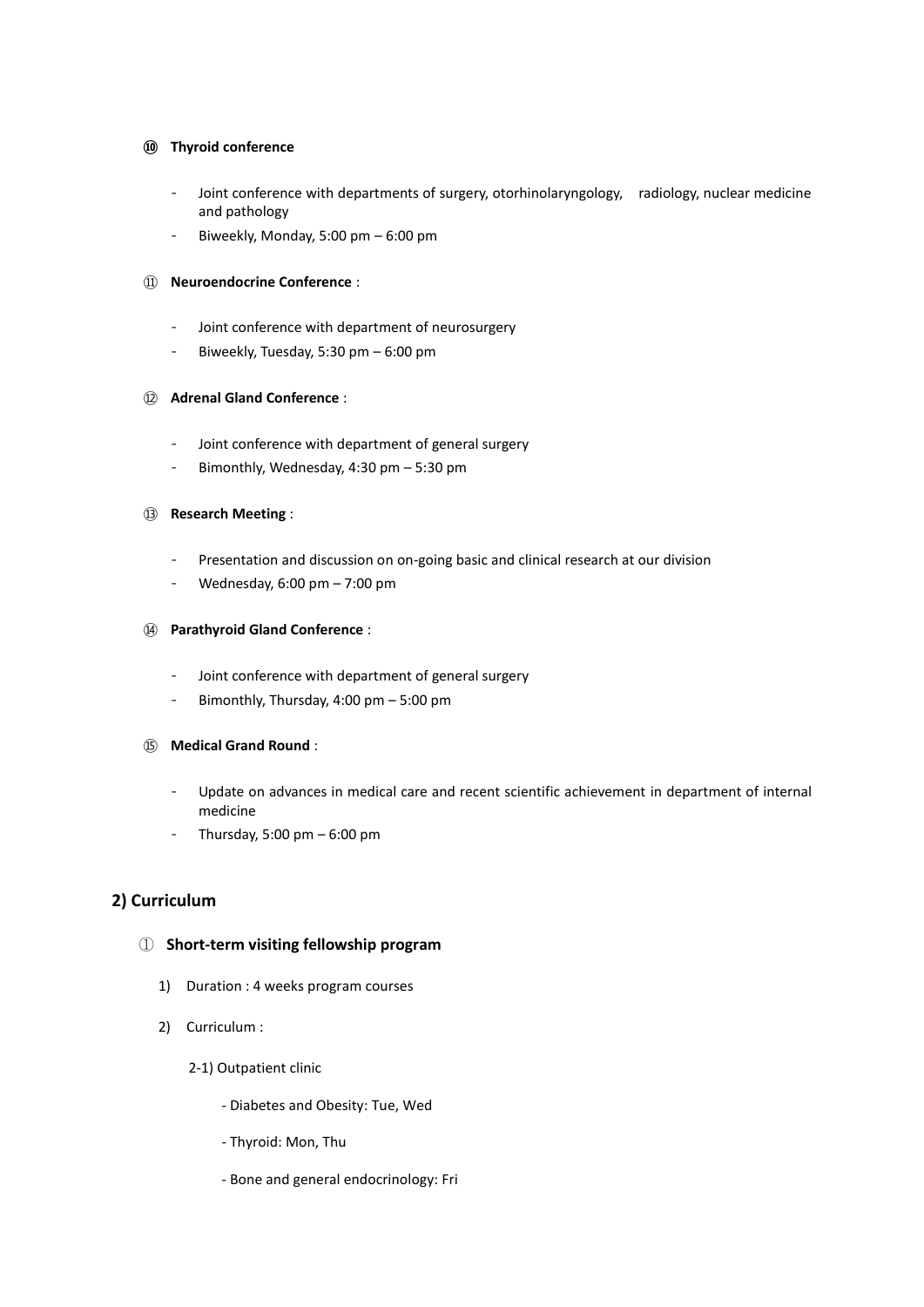#### 2-2) Procedure

- Endocrine laboratory unit: Endocrine function test, work-up procedures for DM complications, Thyroid sonography

- 2-3) Case discussion
	- Tue and Fri, 8:30-9:30 am
- 2-4) Conferences
	- Neuroendocrine meeting: Mon, Thu, 10:30am
	- Endocrine case conference: Mon, 5pm (every other week)
	- Thyroid conference: Mon, 5pm (every other week)
	- Neuroendocrine conference: Tue, 5:30pm (every other week)
	- Adrenal conference: Wed, 4:30pm (every other month)
	- Research meeting: Wed, 6pm
	- Parathyroid gland conference: Thu, 4pm (every other month)
	- Journal club: Fri, 7:30am

\*\* Reports at the last week of training periods: Presentation of trainee about what he/she learned and feedback from the faculties

#### ② **Long-term visiting fellowship program**

- 1) Duration : 12 months program courses
- 2) Curriculum : matching program with one professor each month
	- 2-1) Outpatient clinic:
		- Diabetes and Obesity: 4 month
		- Thyroid: 4 month
		- bone and general endocrinology: 3 month
	- 2-2) Case discussion
		- Tue and Fri, 8:30-9:30 am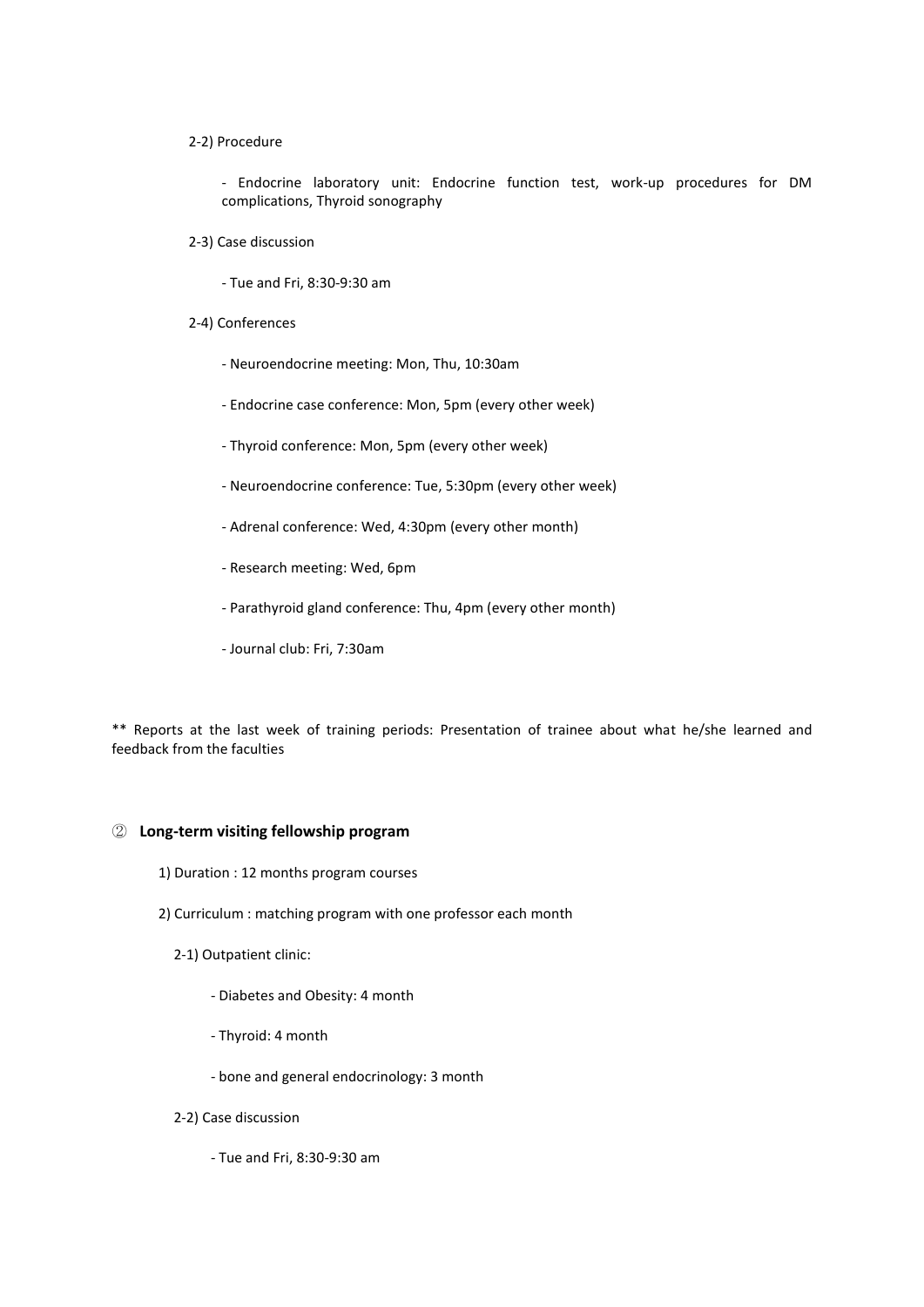2-3) Procedure: Observation and training several techniques for 1 month

- Endocrine laboratory unit: Endocrine function test, work-up procedures for DM complications, Thyroid sonography

- 2-4) Conferences
	- Neuroendocrine meeting: Mon, Thu, 10:30am
	- Endocrine case conference: Mon, 5pm (every other week)
	- Thyroid conference: Mon, 5pm (every other week)
	- Neuroendocrine conference: Tue, 5:30pm (every other week)
	- Adrenal conference: Wed, 4:30pm (every other month)
	- Research meeting: Wed, 6pm
	- Parathyroid gland conference: Thu, 4pm (every other month)
	- Journal club: Fri, 7:30am
- 2-5) Professor lecture
	- Schedule depends on the lecturer in charge.
- 2-6) Optional schedule
	- Visit to other hospitals of Seoul Nat'l Univ.
	- Observation of endocrine surgery (ex. Robotic thyroidectomy)

\*\* Reports at the last week of each month: Presentation of trainee about what the trainee learn and feedback from the faculties